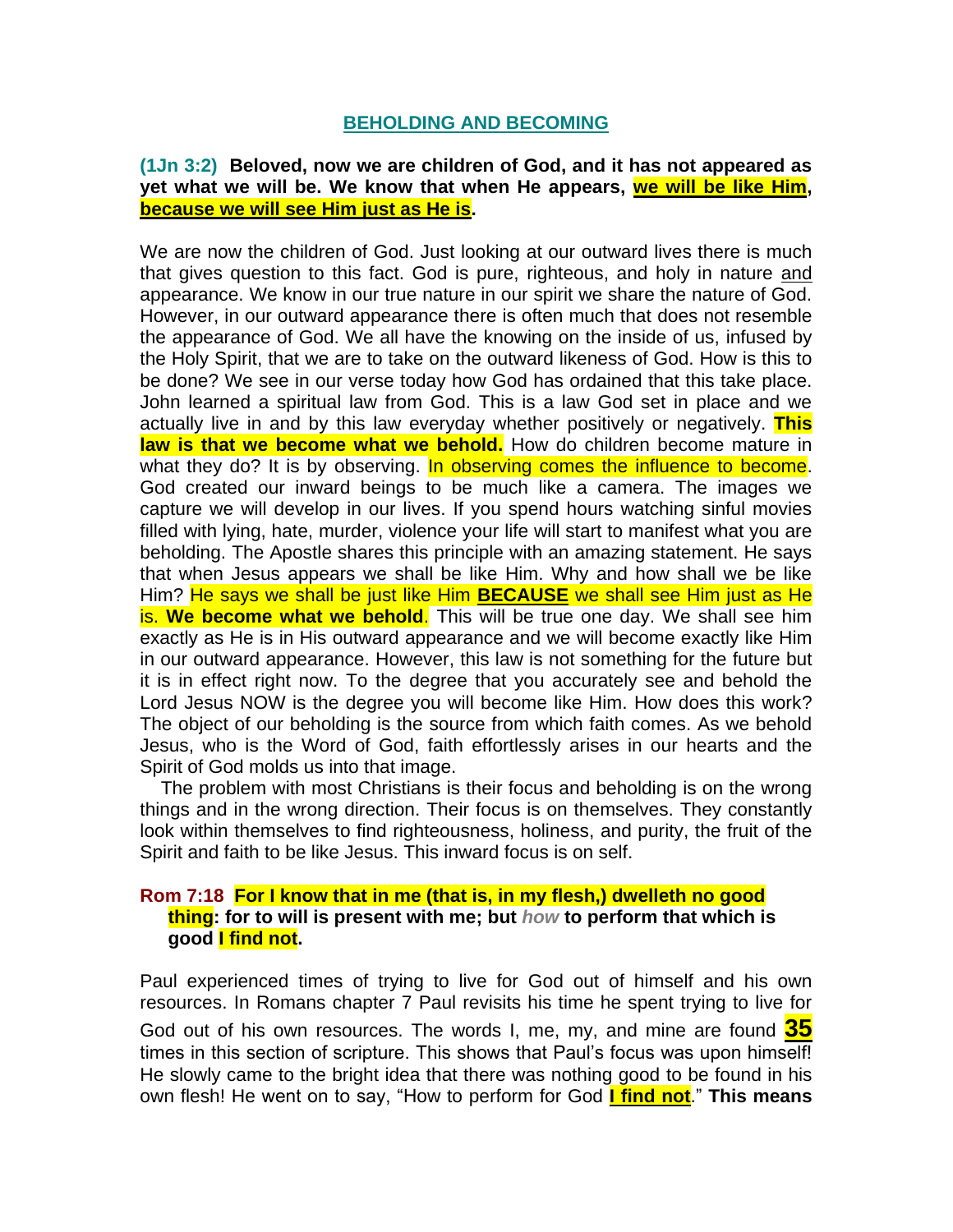**he had been spending time looking!** He looked and looked and the more he looked the more he found nothing but failure. However, he came to the wonderful discovery one day that all he needed was a change of focus and a different object of beholding.

## **Rom 7:24 O wretched man that I am! who shall deliver me from the body of this death?**

**Rom 7:25 I thank God through Jesus Christ our Lord.** 

When Paul exchanged an inward focus upon himself to a focus upon Christ he discovered the secret to true victory in the Christian life- he discovered Christ. He discovered that all that he needed flowed from Christ as he looked at him. There he found what he had lacked- all the power and virtue to live a life pleasing to God. It was Christ's own life flowing through Paul's life to the glory of God! As long as Paul had his eyes turned into himself the law of "what we behold we become" was at work but in the negative. Can you see why looking within ourselves to find godliness will lead only to further darkness and emptiness? Apart from God we are nothing, have nothing, and cannot do anything. We are empty **in ourselves**. When we behold ourselves we are left with nothing. We can only become what we all ready are! 0 times 0 is a big fat 0! However, when we place our focus on Christ then all that He is and has is transferred to us by faith. For practical example: When I am tempted to sin due to anger, I need not look within myself for patience. The more I look I just find a temper and foul thoughts and feelings. What do I need to do? I just need to look to Christ and see Him as the all patient One and as I behold Him and behold His patience that patience will be transferred to me by my faith in Him.

(Heb 12:2 KJVR) Looking unto Jesus the author and finisher of *our* faith…

 Only by beholding will faith be authored in us. To the degree that it is perfected or finished is the degree we continue to behold Him. Often we look within ourselves to see if anything is manifesting. When we look away from Christ to ourselves, then our faith falters. The piece of revelation we need for our faith to become operative and effective is the fact we have been joined to the Lord Jesus. He is our head and we are His body. We are not separate. We are one. What is true of the head is true of the body. As we behold our head then what belongs to the head is communicated to the body. Everything begins with the head. If the head is holy then the body is holy. If the head is healed the body is healed. If the head is pure then the body is pure. We just need to receive from the head. We do this by beholding and knowing we are one with him. Again, He is patience. As we resist the temptation to behold ourselves and look for patience within we need but to look away to Jesus who is patience and we will find patience manifesting in us. This is true in every other area of our Christian walk. What are you beholding today? That is what you are participating in, sharing in, and producing. Look away from yourself and start beholding Christ!